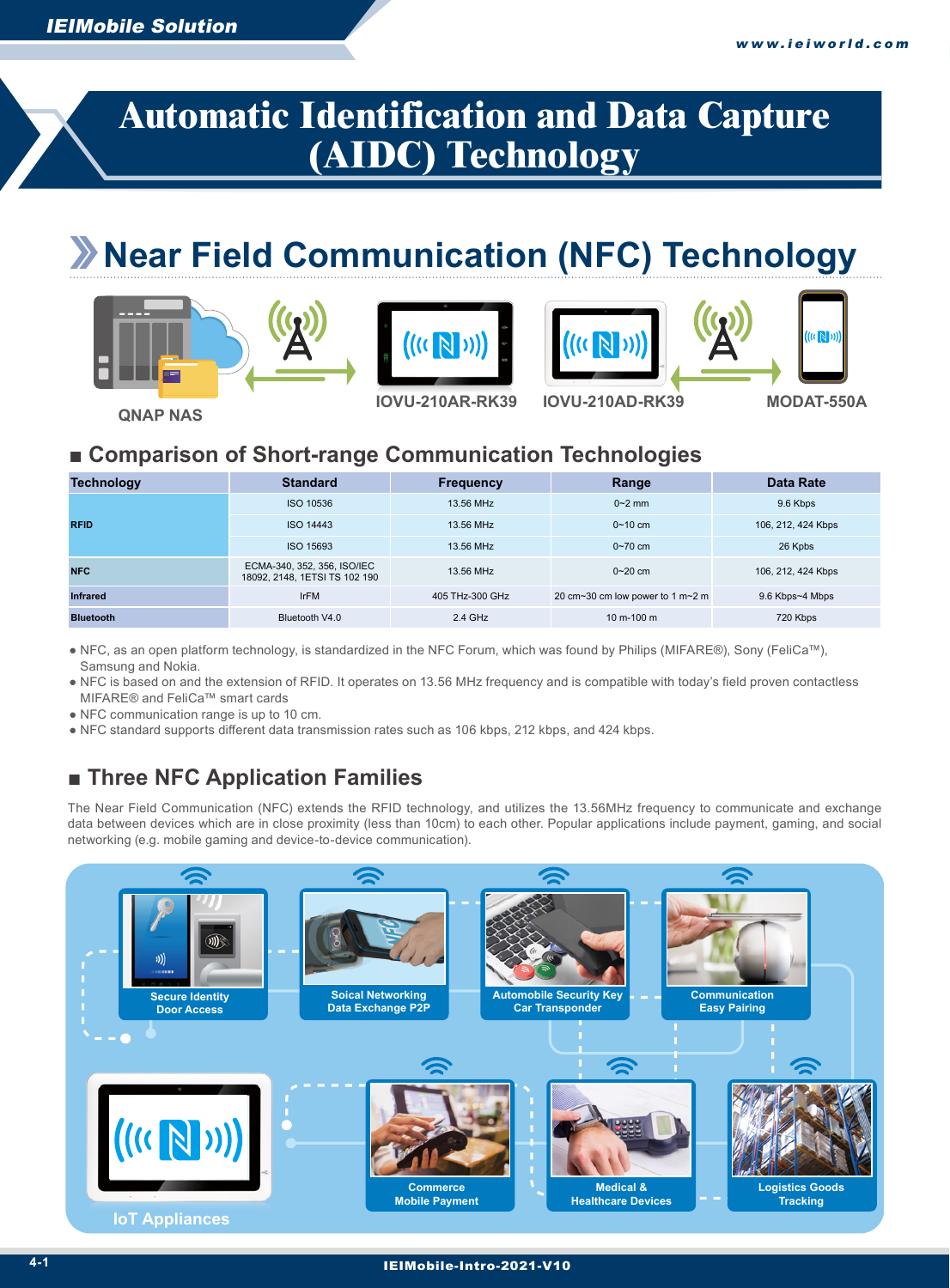# **Radio Frequency Identification (RFID)**

The RFID technology uses radio frequency as a data transmission intermediary. It can be classified by the frequency band the RFID system adopts since different frequencies will result in different physical attributes.

| <b>Frequency band</b>   | Operating range* | <b>Applications</b>                               |                   | <b>Benefits</b>                          | <b>Drawbacks</b>                                           |
|-------------------------|------------------|---------------------------------------------------|-------------------|------------------------------------------|------------------------------------------------------------|
| $LFs$ < 135KHz          | < 0.5m           | • Access control<br>• Product authentication      | • Animal tracking | Works well around water and metal        | • Short read range<br>· Slower read rate                   |
| HF, 13.56MHz            | < 1m             | • Smart cards<br>• Airline baggage                | • Library books   | Low cost                                 | Higher read rate than LF                                   |
| UHF 860MHZ to<br>930MHz | < 4m             | • Pallet tracking<br>• Parking lot access         | • Carton tracking | EPC standard built around this frequency | Does not work with items of high water<br>or metal content |
| Microwave 2.4GHZ        | < 1m             | • Airline baggage<br>• Electronic toll collection |                   | Most expensive                           | <b>Fastest read rates</b>                                  |

\* The operating range depends on reader power and operating environment

## ■ HF RFID and NFC Supported Models









|                     | AFOKAR-08A                                                                                                                                                                                                                                                                                                                                                                                                                                             | <b>IOVU-210AD-RK39</b> | <b>IOVU-210AR-RK39</b> | <b>MODAT-550A</b>                                                                                                                                                                                                                                                                                                                                                                |
|---------------------|--------------------------------------------------------------------------------------------------------------------------------------------------------------------------------------------------------------------------------------------------------------------------------------------------------------------------------------------------------------------------------------------------------------------------------------------------------|------------------------|------------------------|----------------------------------------------------------------------------------------------------------------------------------------------------------------------------------------------------------------------------------------------------------------------------------------------------------------------------------------------------------------------------------|
| Size                | 8"                                                                                                                                                                                                                                                                                                                                                                                                                                                     | 10.1"                  | 10.1"                  | 5.5"                                                                                                                                                                                                                                                                                                                                                                             |
| Protocols supported | •Supports ISO/IEC 14443A Reader/Writer mode up to 848 kbit/s<br>•Supports ISO/IEC 14443B Reader/Writer mode up to 848 kbit/s<br>•Supports contactless communication according to the FeliCa™ protocol at 212 kbit/s and 424 kbit/s<br>•Supports MIFARE <sup>®</sup> encryption<br>•Typical operating distance in Read/Write mode for communication to ISO/IEC 14443A/MIFARE®, ISO/IEC<br>14443B cards up to 50 mm depending on antenna size and tuning |                        |                        | •Reader Features (106k-848Kbits/s)<br>-Support ISO 15693-Support ISO14443A<br>-Support NFC Forum Type 1-4 Tag<br>•Card Emulation Mode (106K-848Kbits/s) (optional)<br>-Support ISO 14443A<br>-Support NFC Forum Type 1-4 Tag<br>-Support MIFARE <sup>®</sup> via CLT<br>•Near Field Communication (106K-424Kbits/s)<br>-Peer to Peer Active/Passive mode<br>-ISO 18092 compliant |





|                     | <b>AFL3 Series</b>                                                                                                                  | POCI-W22C-ULT5                                                                                           |
|---------------------|-------------------------------------------------------------------------------------------------------------------------------------|----------------------------------------------------------------------------------------------------------|
| <b>Size</b>         | $7" \sim 22"$                                                                                                                       | 22'                                                                                                      |
| Protocols supported | • ISO/IEC 14443-A and B, MIFARE<br>• JIS X 6319-4 (comparable with FeliCa scheme)<br>• ISO/IEC 15693, ICODE, ISO/IEC 18000-3 mode 3 | • NFC protocols - tag reader/writer, P2P<br>• ISO/IEC 14443- type A card emulation<br>• EMVCo compliance |

# **1D/2D Barcode Capability**

### ■ Mobile Barcode Reading

The embedded Honeywell or Motorola scan engine, which is a decoded miniature area imaging scan engine designed to scan 1D and 2D barcodes, features a megapixel imaging sensor, a wide angle lens design, the integration of illumination and aiming function, and an industrial leading decoding software to deliver fast and aggressive scanning performance.

- Accurately decodes all 1D and 2D codes, even wrinkled, damaged or poorly printed
- Large scanning area
- Fast scan rate

| Technology | <b>1D Barcode</b> | 2D Barcode |
|------------|-------------------|------------|
|            |                   |            |



|  | ZD Dartoue |  |  |
|--|------------|--|--|
|  |            |  |  |

Symbologies

Reading Condition **20 to 25 characters** 20 to 25 characters 100 to about 2,000 characters 2,000 characters 2,000 characters

EAN/UPC, RSS, Code 39, Code 128, UCC/EAN 128, ISBN, ISBT, Interleaved, Matrix, Industrial and Standard 2 of 5, Codabar, Code 93/93i, Code 11, MSI, Plessey, Telepen, postal codes.

Data Matrix, PDF417, Micro PDF 417, Maxicode, QR, Aztec, EAN.UCC composite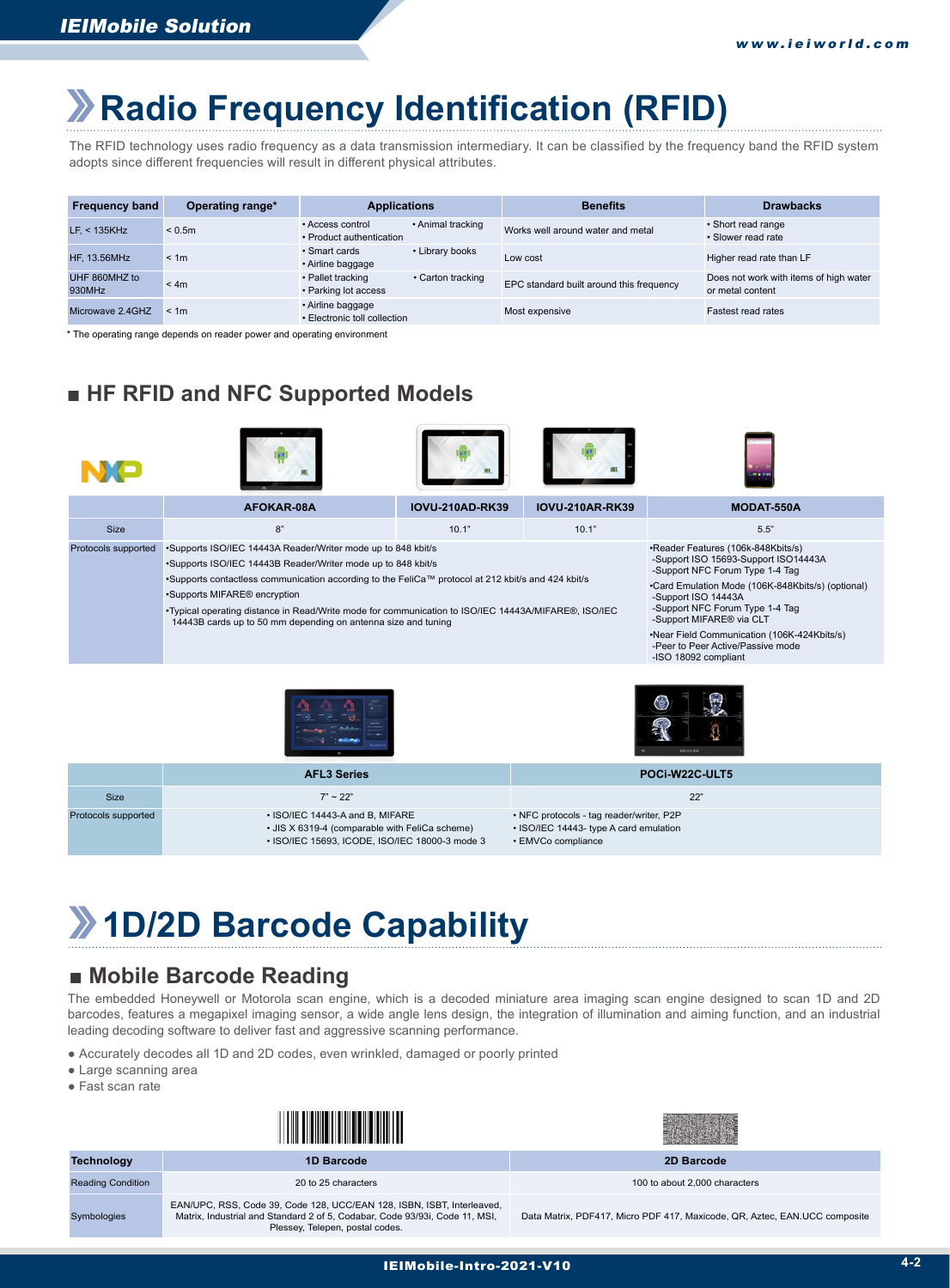# MODAT-550A Mobile Data Collector



#### Features

- 1.5m drop survival and IP 65 protection
- Octa-core 64-bit Cortex-A53 1.5 GHz processor
- 5.5" display PDA
- Optional GSM (850, 900, 1800, 1900) WCDMA (Band 1, 2, 5, 8) TDS-CDMA (Band 34, 39) LTE FDD (Band 1, 2, 3, 4, 5, 7, 8, 20) TDD (Band 38, 39, 40, 41b)
- Micro USB port and microSD card slot (max. 64 GB) for maximum connectivity
- Android 7.0 OS
- 1D/2D imager scan engine
- NFC (device to device communication, card reader).



### Specifications

| <b>Model</b>                   |                                 | MODAT-550A-OA53-R10<br><b>MODAT-550A-OA53-ET-R10</b>                                                                                                    |  |  |  |  |
|--------------------------------|---------------------------------|---------------------------------------------------------------------------------------------------------------------------------------------------------|--|--|--|--|
|                                | LCD size                        | 5.5"                                                                                                                                                    |  |  |  |  |
|                                | Brightness (cd/m <sup>2</sup> ) | $300 \text{ cd/m}^2$                                                                                                                                    |  |  |  |  |
| Display                        | Max. Resolution                 | 1080 x 1920 (Full HD)                                                                                                                                   |  |  |  |  |
|                                | <b>Viewing Angle</b>            | 80/80/80/80 Deg.                                                                                                                                        |  |  |  |  |
|                                | Touchscreen                     | 5-point capacitive                                                                                                                                      |  |  |  |  |
|                                | <b>CPU</b>                      | Octa-core 64-bit Cortex-A53 1.5 GHz processor                                                                                                           |  |  |  |  |
|                                | <b>Operating System</b>         | Android 7.0                                                                                                                                             |  |  |  |  |
| System                         | Memory                          | 16GB eMMC<br>2GB LPDDR3                                                                                                                                 |  |  |  |  |
|                                | Storage                         | microSD slot up tp 64GB                                                                                                                                 |  |  |  |  |
|                                | Wi-Fi                           | 802.11a/b/g/n                                                                                                                                           |  |  |  |  |
|                                | Bluetooth                       | 4.0 LE                                                                                                                                                  |  |  |  |  |
| Communication                  | Modem (Optional)                | GSM (850, 900, 1800, 1900)<br>WCDMA (Band 1, 2, 5, 8)<br>TDS-CDMA (Band 34, 39)<br>LTE FDD (Band 1, 2, 3, 4, 5, 7, 8, 20)<br>TDD (Band 38, 39, 40, 41b) |  |  |  |  |
|                                | <b>GPS</b>                      | GPS/Glonass                                                                                                                                             |  |  |  |  |
|                                | <b>NFC</b>                      | Yes                                                                                                                                                     |  |  |  |  |
| Data Collection                | Barcode                         | N/A<br>1D/2D imager scan engine                                                                                                                         |  |  |  |  |
|                                | Camera                          | 13-megapixel AF rear camera                                                                                                                             |  |  |  |  |
| Indicators &<br><b>Buttons</b> | <b>LED Indicators</b>           | Green/Red                                                                                                                                               |  |  |  |  |
| I/O Interface                  | Audio                           | 1 x 0.5W speaker<br>1 x Headset/Mic-in                                                                                                                  |  |  |  |  |
|                                | <b>USB</b>                      | 1x High-speed Micro USB 2.0 OTG                                                                                                                         |  |  |  |  |
| Power                          | Power Adapter                   | 5V/3A                                                                                                                                                   |  |  |  |  |
|                                | <b>Battery</b>                  | 4000 mAh                                                                                                                                                |  |  |  |  |
|                                | <b>Operating Temperature</b>    | $-10^{\circ}$ C ~ 50 $^{\circ}$ C                                                                                                                       |  |  |  |  |
|                                | Storage Temperature             | $-20^{\circ}$ C ~ 60 $^{\circ}$ C                                                                                                                       |  |  |  |  |
| Enviroments                    | Humidity                        | $10\% \sim 95\%$ , non condensing                                                                                                                       |  |  |  |  |
|                                | <b>Drop Survival</b>            | 1.5m                                                                                                                                                    |  |  |  |  |
|                                | <b>Environmental Protection</b> | IP 65                                                                                                                                                   |  |  |  |  |
|                                | Dimensions (L x W x H)          | 160.9 mm x 85.4 mm x 28.85 mm                                                                                                                           |  |  |  |  |
| Physical                       | Weight                          | Under 380g                                                                                                                                              |  |  |  |  |